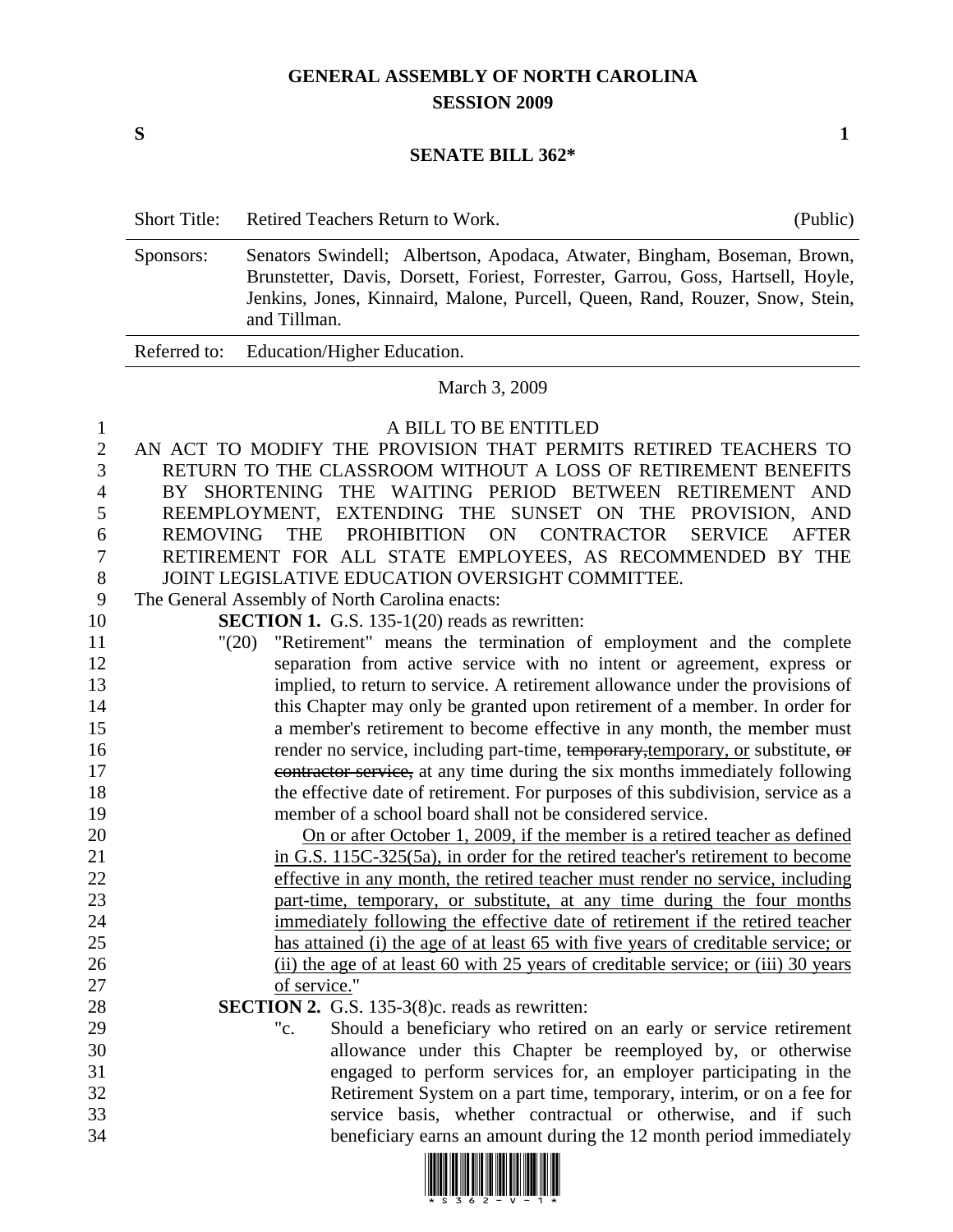1 following the effective date of retirement or in any calendar year 2 which exceeds fifty percent (50%) of the reported compensation, 3 excluding terminal payments, during the 12 months of service 4 preceding the effective date of retirement, or twenty thousand dollars 5 (\$20,000), whichever is greater, as hereinafter indexed, then the 6 retirement allowance shall be suspended as of the first day of the 7 month following the month in which the reemployment earnings 8 exceed the amount above, for the balance of the calendar year, except 9 when the reemployment earnings exceed the amount above in the 10 month of December, in which case the retirement allowance shall not 11 be suspended. The retirement allowance of the beneficiary shall be 12 reinstated as of January 1 of each year following suspension. The 13 amount that may be earned before suspension shall be increased on 14 January 1 of each year by the ratio of the Consumer Price Index to 15 the Index one year earlier, calculated to the nearest tenth of a percent  $16$  (1/10 of 1%).

17 The computation of postretirement earnings of a beneficiary 18 under this sub-subdivision, who retired on or before October 1, 2007, 19 and who has been retired at least six months and has not been 20 employed in any capacity with a public school for at least six months 21 immediately preceding the effective date of reemployment, shall not 22 include earnings while the beneficiary is employed to teach in a 23 permanent full-time or part-time capacity that exceeds fifty percent 24 (50%) of the applicable workweek in a public school. The 25 Department of Public Instruction shall certify to the Retirement 26 System that a beneficiary is employed to teach by a local school 27 administrative unit under the provisions of this sub-subdivision and 28 as a retired teacher as the term is defined under the provisions of 29 G.S. 115C-325(a)(5a).

30 The computation of postretirement earnings of a beneficiary 31 under this sub-subdivision, who retired after October 1, 2007, 2007, 32 but on or before September 30, 2009, after attaining (i) the age of at 33 least 65 with five years of creditable service; or (ii) the age of at least 34 60 with 25 years of creditable service; or (iii) 30 years of service; and 35 who has been retired at least six months and has not been employed 36 in any capacity with a public school for at least six months 37 immediately preceding the effective date of reemployment, shall not 38 include earnings while the beneficiary is employed to teach in a 39 permanent full-time or part-time capacity that exceeds fifty percent 40 (50%) of the applicable workweek in a public school. The 41 Department of Public Instruction shall certify to the Retirement 42 System that a beneficiary is employed to teach by a local school 43 administrative unit under the provisions of this sub-subdivision and 44 as a retired teacher as the term is defined under the provisions of 45 G.S. 115C-325(a)(5a).

46 The computation of postretirement earnings of a beneficiary 47 under this sub-subdivision, who retired on or after October 1, 2009, 48 after attaining (i) the age of at least 65 with five years of creditable 49 service; or (ii) the age of at least 60 with 25 years of creditable 50 service; or (iii) 30 years of service; and who has been retired at least 51 four months and has not been employed in any capacity with a public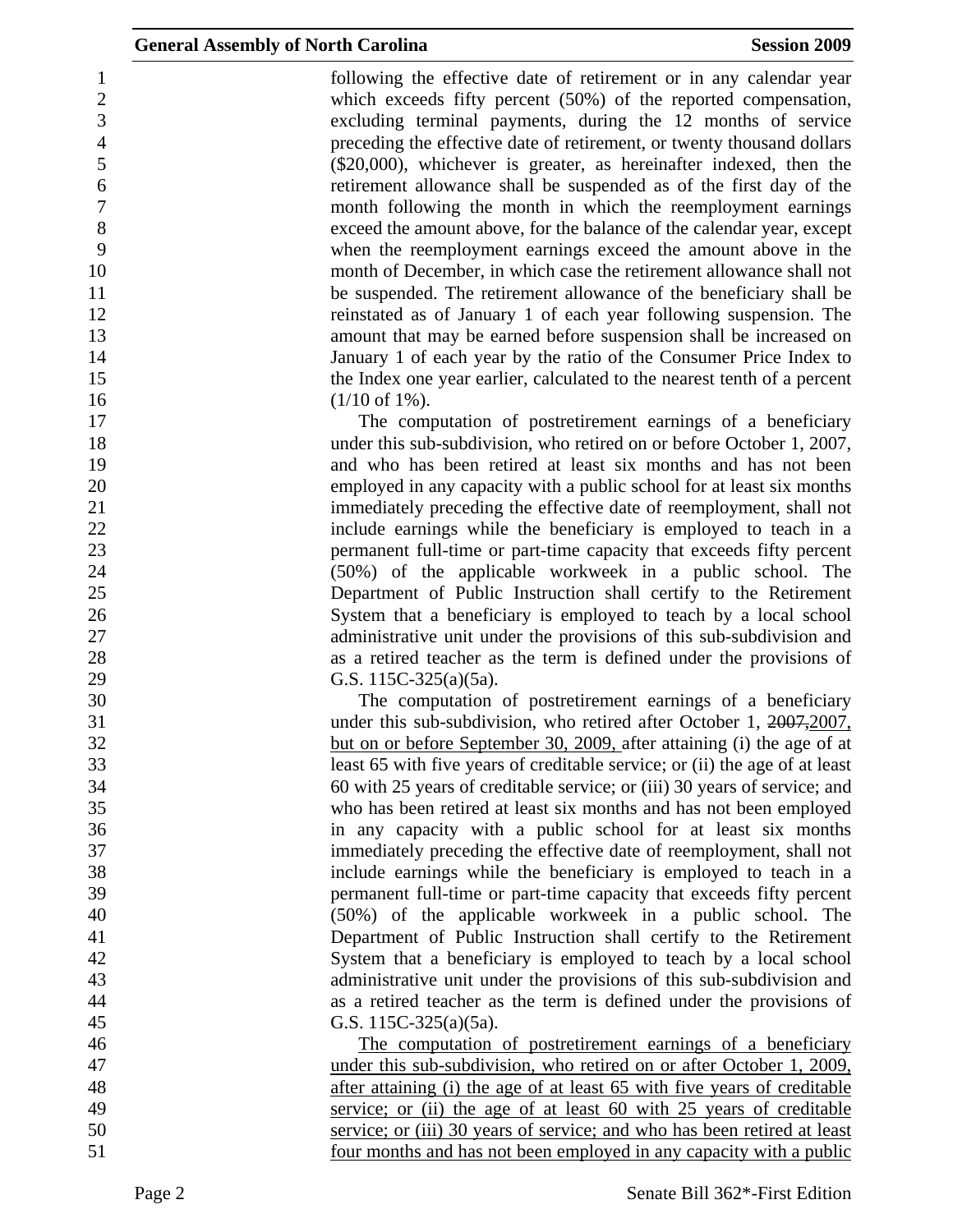| <b>General Assembly of North Carolina</b>                                             | <b>Session 2009</b>                                       |
|---------------------------------------------------------------------------------------|-----------------------------------------------------------|
| school for at least four months immediately preceding the effective                   |                                                           |
| date of reemployment, shall not include earnings while the                            |                                                           |
| beneficiary is employed to teach in a permanent full-time or                          |                                                           |
| part-time capacity that exceeds fifty percent (50%) of the applicable                 |                                                           |
| workweek in a public school. The Department of Public Instruction                     |                                                           |
| shall certify to the Retirement System that a beneficiary is employed                 |                                                           |
| to teach by a local school administrative unit under the provisions of                |                                                           |
| this sub-subdivision and as a retired teacher as the term is defined                  |                                                           |
| under the provisions of G.S. $115C-325(a)(5a)$ .                                      |                                                           |
|                                                                                       | Beneficiaries employed under this sub-subdivision are not |
| entitled to any benefits otherwise provided under this Chapter as a                   |                                                           |
| result of this period of employment."                                                 |                                                           |
| <b>SECTION 3.</b> G.S. 115C-325(5a) reads as rewritten:                               |                                                           |
| "Retired teacher" means a beneficiary of the Teachers' and State Employees'<br>" (5a) |                                                           |
| Retirement System of North Carolina who retired on or before October 1,               |                                                           |
| 2007, and who has been retired at least six months, has not been employed in          |                                                           |
| any capacity for at least six months, immediately preceding the effective             |                                                           |
| date of reemployment, is determined by a local board of education or a                |                                                           |
| charter school to have had satisfactory performance during the last year of           |                                                           |
| employment by a local board of education or a charter school, and who is              |                                                           |
| employed to teach as provided in G.S. 135-3(8)c. A retired teacher at a               |                                                           |
| school other than a charter school shall be treated the same as a probationary        |                                                           |
| teacher except that (i) a retired teacher is not eligible for career status and (ii)  |                                                           |
| the performance of a retired teacher who had attained career status prior to          |                                                           |
| retirement shall be evaluated in accordance with a local board of education's         |                                                           |
| policies and procedures applicable to career teachers.                                |                                                           |
| "Retired teacher" also means a beneficiary of the Teachers' and State                 |                                                           |
| Employees' Retirement System of North Carolina who retired after October              |                                                           |
| 1, 2007, 2007, but on or before September 30, 2009, after attaining (i) the age       |                                                           |
| of at least 65 with five years of creditable service; or (ii) the age of at least     |                                                           |
| 60 with 25 years of creditable service; or (iii) 30 years of service; who has         |                                                           |
| been retired at least six months, has not been employed in any capacity for at        |                                                           |
| least six months immediately preceding the effective date of reemployment,            |                                                           |
| is determined by a local board of education or a charter school to have had           |                                                           |
| satisfactory performance during the last year of employment by a local board          |                                                           |
| of education or a charter school, and who is employed to teach as provided            |                                                           |
| in G.S. 135-3(8)c. A retired teacher at a school other than a charter school          |                                                           |
| shall be treated the same as a probationary teacher except that (i) a retired         |                                                           |
| teacher is not eligible for career status and (ii) the performance of a retired       |                                                           |
| teacher who had attained career status prior to retirement shall be evaluated         |                                                           |
| in accordance with a local board of education's policies and procedures               |                                                           |
| applicable to career teachers.                                                        |                                                           |
| "Retired teacher" also means a beneficiary of the Teachers' and State                 |                                                           |
| Employees' Retirement System of North Carolina who retired on or after                |                                                           |
| <u>October 1, 2009, after attaining (i) the age of at least 65 with five years of</u> |                                                           |
| creditable service; or (ii) the age of at least 60 with 25 years of creditable        |                                                           |
| service; or (iii) 30 years of service; who has been retired at least four             |                                                           |
| months, has not been employed in any capacity for at least four months                |                                                           |
| immediately preceding the effective date of reemployment, is determined by            |                                                           |
| a local board of education or a charter school to have had satisfactory               |                                                           |
| performance during the last year of employment by a local board of                    |                                                           |
|                                                                                       |                                                           |